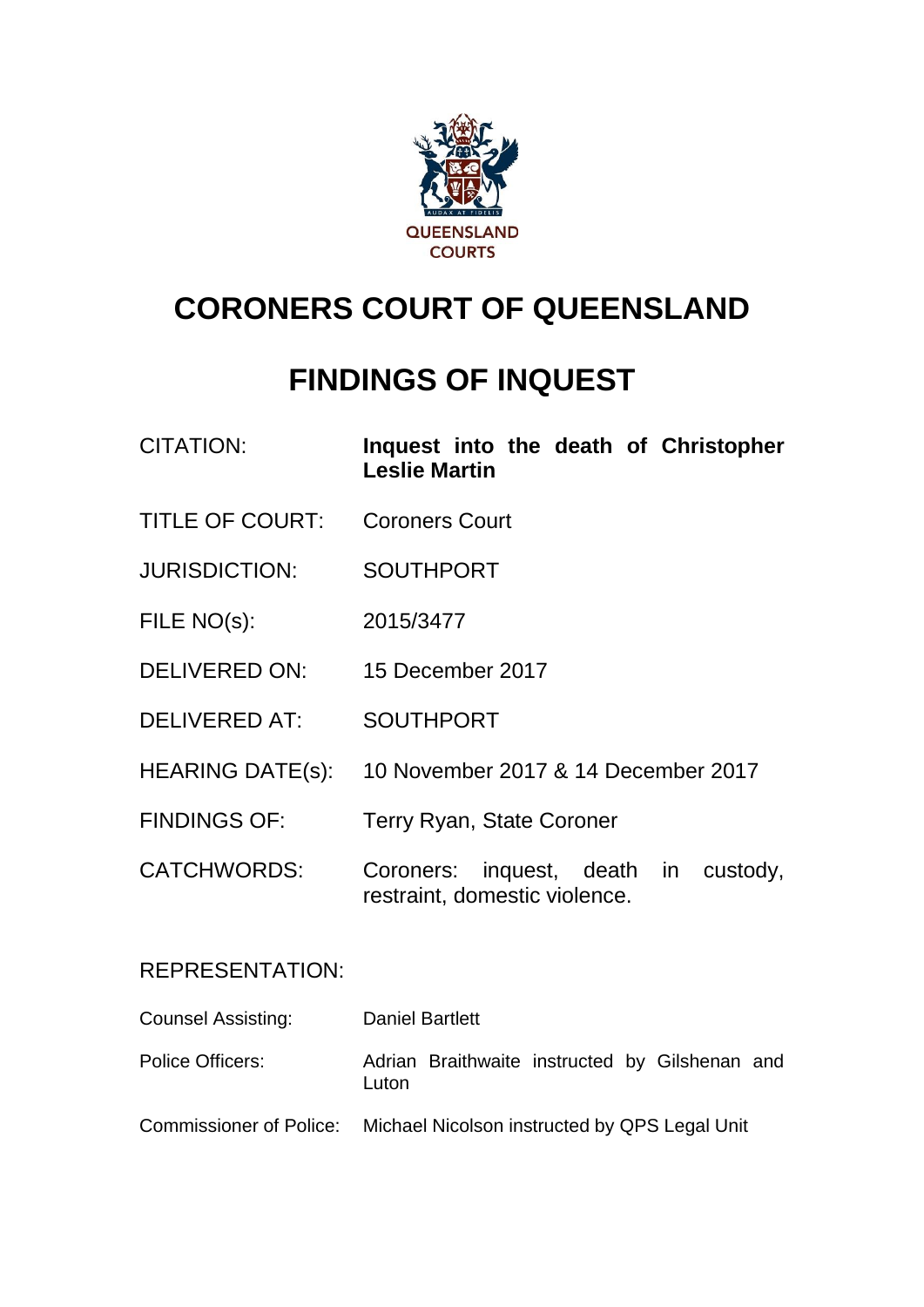## **Contents**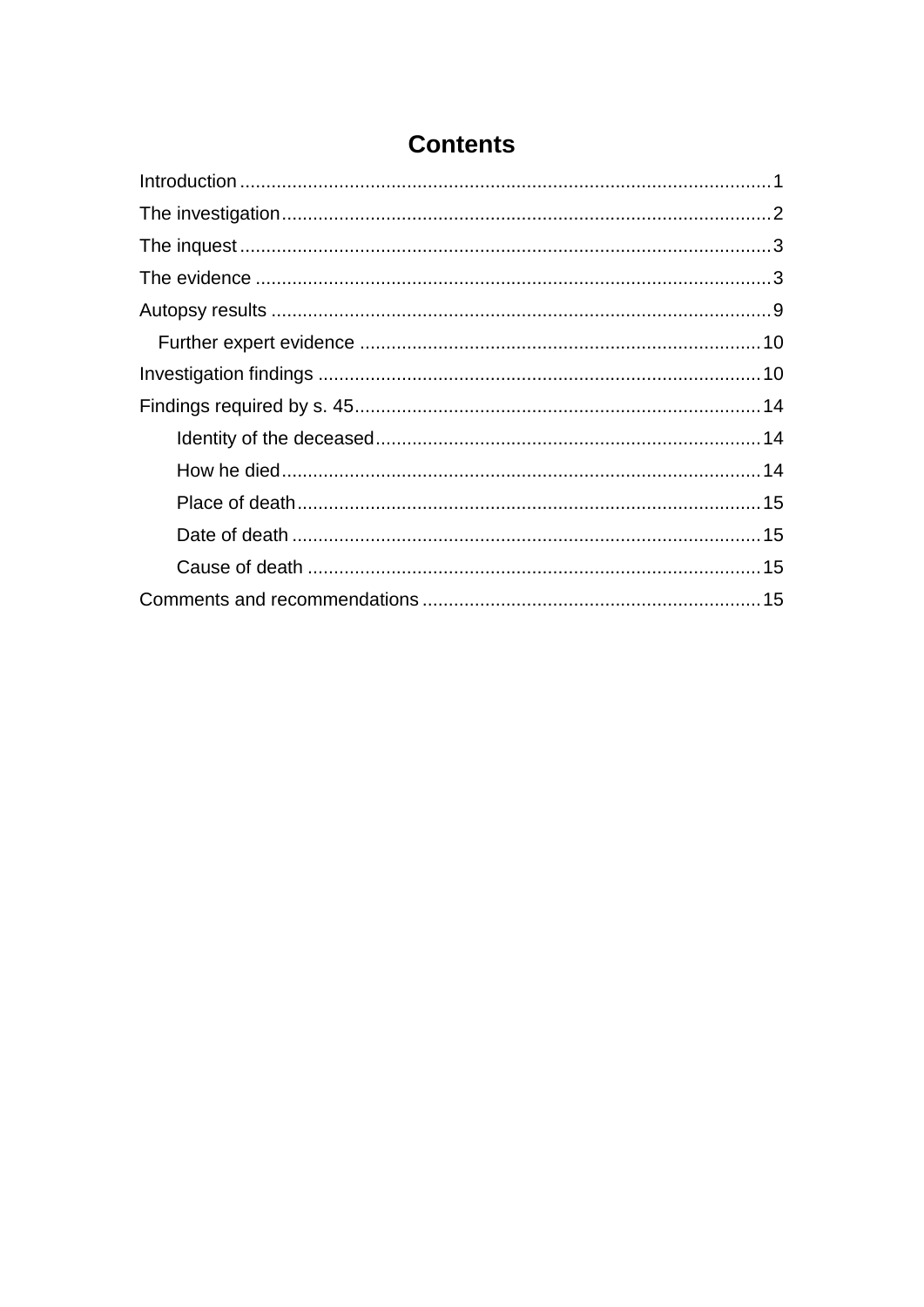## <span id="page-2-0"></span>**Introduction**

- 1. Christopher Martin was 65 years of age at the time of his death on 6 September 2015.
- 2. Mr Martin lived at Robina with his elderly parents, Leslie Martin (85 years of age) and Mona Martin (84 years of age). Mr Martin had assumed the role of carer for his parents, who were extremely frail. Mr Martin Snr suffered from dementia. Police had previously attended the Robina address on several occasions in response to allegations of violence committed by Christopher Martin against his parents.
- 3. On the day of his death the Queensland Police Service had been called to Mr Martin's home. A neighbour, Gregory Wyatt, saw Mr Martin spit on his son's car as he walked past Mr Wyatt's house. As he drove to the Robina Police Station to report the incident, Mr Wyatt saw Mr Martin assault Leslie Martin on the footpath. As officers were not in attendance at the Robina Station, Mr Wyatt made a 000 call.
- 4. Officers from the Mudgeeraba police station arrived at Mr Wyatt's home several hours later at around 4:30pm. They saw Christopher Martin driving into his driveway nearby. He was subsequently detained for the purpose of a breath test. As his reading was over the limit he was told that he would have to accompany police back to the Mudgeeraba Police Station.
- 5. Mr Martin became agitated and proceeded inside his home, where a brief struggle ensued with the arresting officer, Sergeant Daniel Rahe. After he was handcuffed his condition deteriorated and he became unresponsive. Resuscitation attempts were unsuccessful and he was pronounced deceased at approximately 6:00pm.
- 6. These findings:
	- confirm the identity of the deceased person, when, where and how he died and what caused his death;
	- consider the adequacy and appropriateness of the decision to restrain Mr Martin in the lead up to his death;
	- consider the adequacy and appropriateness of the manner by which Mr Martin was restrained in the lead up to his death;
	- consider whether further recommendations can be made to prevent a death in similar circumstances from happening in the future; and
	- consider the adequacy and the appropriateness of the response of the Queensland Police Service to the various calls for assistance made between 1:57pm and 4:30pm on 6 September 2015 concerning the conduct of Mr Martin.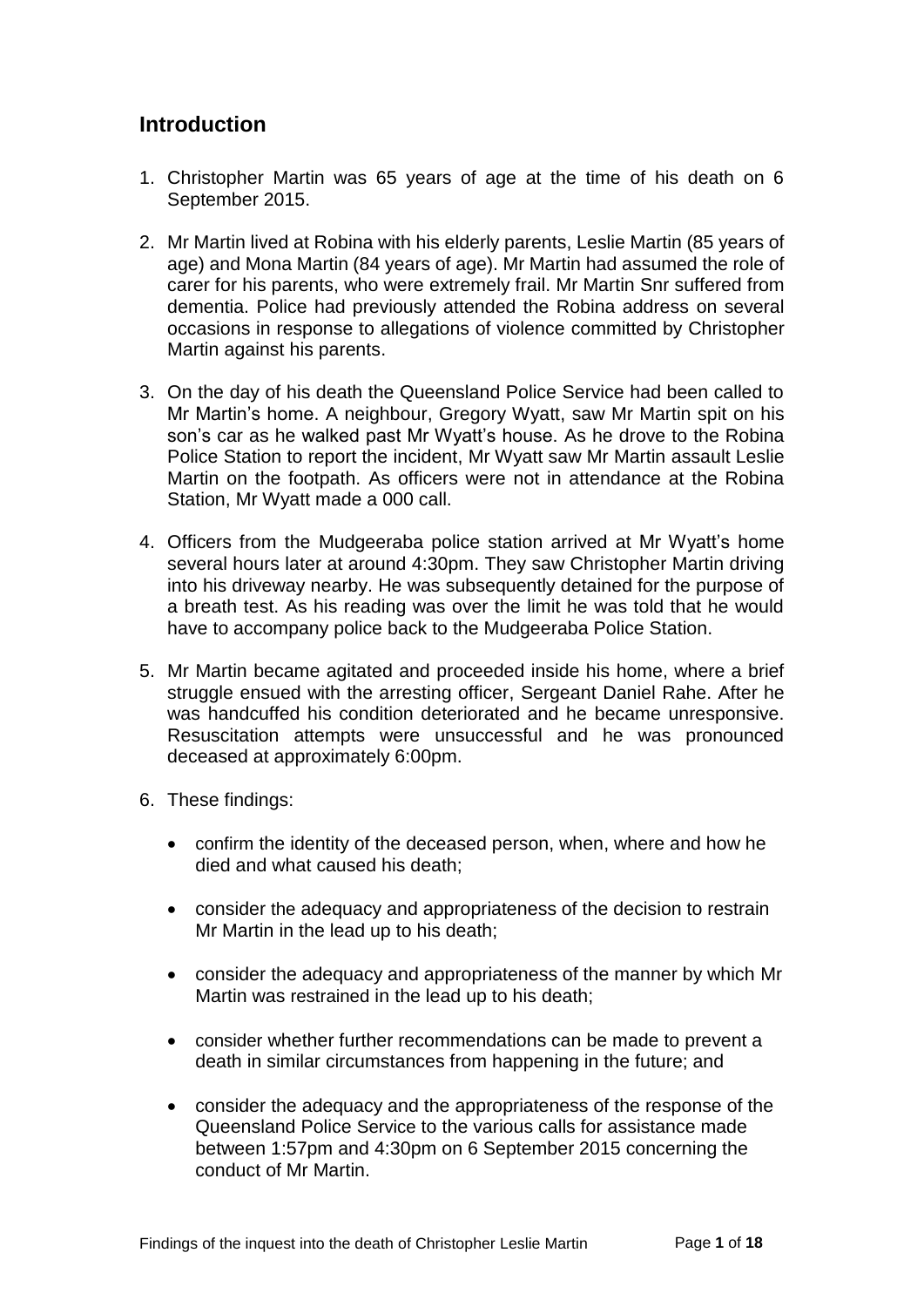## <span id="page-3-0"></span>**The investigation**

- 7. The investigation was conducted by the QPS Ethical Standards Command (ESC) and a detailed report was prepared by Senior Sergeant Sandra Pfeffer, under the supervision of Detective Inspector David Hickey.
- 8. Senior Sergeant Pfeffer and Detective Inspector Hickey attended the scene on 6 September 2015 with other ESC officers. Prior to the attendance of ECS officers, the District Duty Officer, Senior Sergeant Jason Percival, had arrived at the scene and taken command. The scene was also attended by Regional Duty Officer, Inspector James Plowman. On ESC arrival it was noted that the two officers involved in detaining Mr Martin, Sergeant Rahe and Senior Constable Attardo, were separated and the relevant area secured. The officers' body worn camera footage was also secured.
- 9. Senior Sergeant Pfeffer and Detective Inspector Hickey conducted a recorded interview with Sergeant Rahe and a 'walk-through' re-enactment at the scene, and at the Mudgeeraba Police Station, in the early hours of 7 September 2015, concluding at 3:50am.
- 10.Senior Sergeant Pfeffer and Detective Inspector Hickey conducted a recorded interview with Senior Constable Attardo from 4:26am to 5:23am on 7 September 2015. It was not considered necessary to conduct a reenactment with Senior Constable Attardo as she was not present during the entire incident involving the restraint of the Mr Martin, and her actions were adequately recorded by body worn camera footage.
- 11.Both officers voluntarily provided urine samples which were later tested for the presence of alcohol or drugs.
- 12.A forensic examination of the scene was undertaken and a detailed set of photographs taken. Senior Sergeant Pfeffer oversaw investigations into Mr Martin's background and into relevant aspects of QPS training and policy.
- 13.Enquiries were also made by the QPS of the occupants of over 20 neighbouring residences in relation to their knowledge of Mr Martin, and of the events of 6 September 2015.
- 14.A post mortem examination was conducted on the body of Mr Martin at the Gold Coast university Hospital on 8 September 2015. Blood, urine and vitreous humour samples were subject to further toxicological testing.
- 15.I am satisfied this matter has been thoroughly and professionally investigated and all sources of relevant information have been accessed and analysed.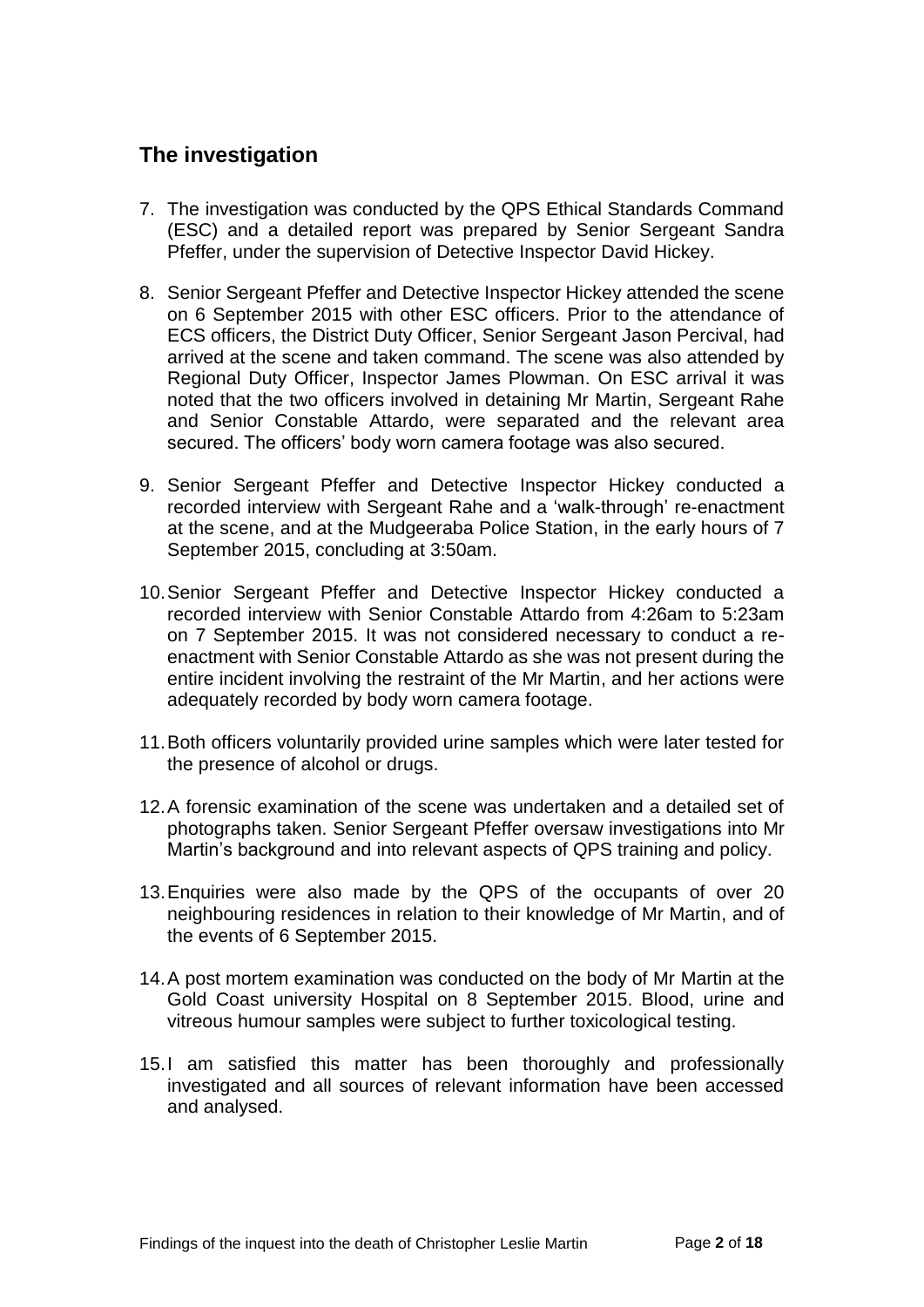## <span id="page-4-0"></span>**The inquest**

- 16.Following a pre-inquest conference 10 November 2017, the inquest was held at Southport on 14 December 2017. The following persons were called to give oral evidence at the inquest:
	- Detective Sergeant Pfeffer Investigating Officer
	- Sergeant Daniel Rahe first response officer
	- Senior Constable Amanda Attardo first response officer
	- Darren Haworth QPS Training Officer, Operational Skills and Tactics
	- Dr Malcolm Dodd Senior Forensic Pathologist, Victorian Institute of Forensic Medicine
	- A/Superintendent David Nevin

## <span id="page-4-1"></span>**The evidence**

#### *Social history*

- 17.Christopher Martin was born on 24 January 1950 in Nottinghamshire, England. He is survived by his parents and younger brother, David Martin. The family relocated to Sydney, Australia when Christopher was around 18 years of age. He worked as a security officer and in hotels in Sydney, and in hospitality on the Gold Coast.
- 18.Mr Martin lived with his parents, Leslie and Mona, as their primary carer at the time of his death. He had lived at his parent's residence for approximately 25 years after having moved to the Gold Coast following the breakdown of two marriages. At the time of his death he was unemployed, and did not have any children.
- 19.Mr Martin had a minor criminal history from 1982. His driver licence had been cancelled for medical reasons in October 2014. There was a history of five police interventions in relation to alleged acts of violence committed by Mr Martin against his parents, primarily his father, from September 2005 to April 2015.
- 20.Mr Martin's parents were largely dependent on him for their day-to-day care, including cooking, cleaning and shopping, and other household tasks. His mother was confined to a wheelchair due to arthritis and Mr Martin Snr had diminished mental capacity due to dementia, among other medical comorbidities.
- 21.Despite the increasing need for high level care as a result of Mr Martin Snr's physical and mental disabilities, Mr Martin's parents were resistant to most forms of intervention and would persistently decline any assistance from community welfare agencies. Robina Hospital records indicate that, against the advice of clinical staff who recommended that Mr Martin Snr be considered for nursing home placement, he remained in the family home under the care of Mr Martin.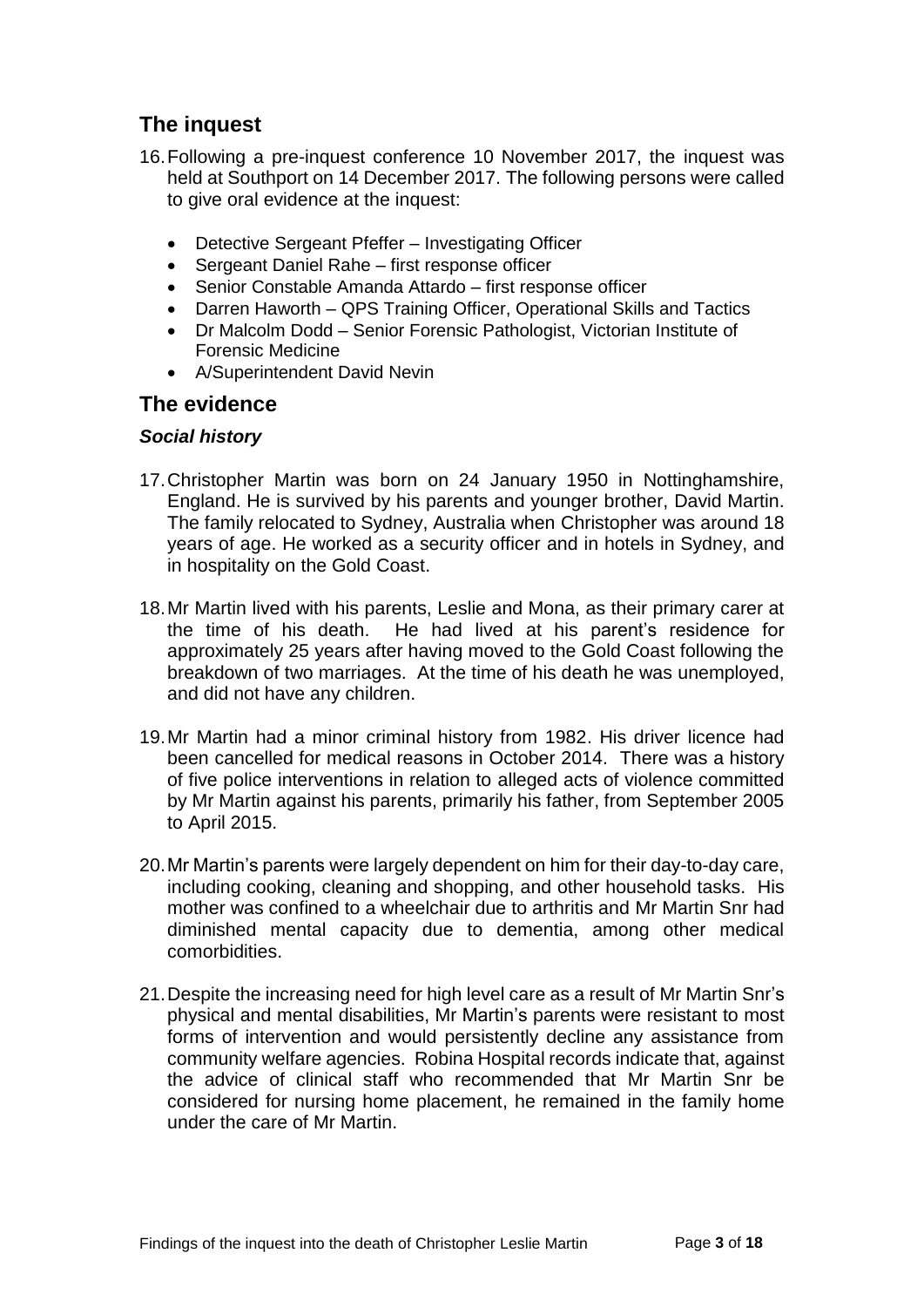- 22.Mr Martin's brother, David Martin, lived interstate. He had some awareness that Mr Martin was verbally abusive and, on occasion, physically violent, towards his parents. In his opinion, his brother struggled to cope with their father's deteriorating mental state and the increasing burden of care that accompanied this.
- 23.Review of the available records identified that Christopher perpetrated several forms of domestic and family violence towards his parents while they were in his care, including:
	- use of physical violence;
	- verbal abuse:
	- destruction of property;
	- threats to commit suicide while in possession of a weapon; and
	- intimidation while in possession of a weapon.
- 24.Between 2005 and 2015, police were called to the family home to respond to reports of domestic and family violence on a total of five occasions. Concurrently, the family presented to, or were admitted to, hospital on at least seven occasions with domestic and family violence related injuries or concerns. No criminal charges were laid with respect to Mr Martin's use of violence within his family. His parents were generally reluctant to assist with police inquiries in relation to these incidents.

#### *Medical History*

- 25.Mr Martin's parents believe that he had suffered a brain injury following a motor vehicle accident, the date of which cannot be ascertained. The postmortem examination confirmed the existence of an '*old head injury – multiple old cavitated cerebral contusions involving both basal frontal lobes,*  right lateral frontal lobe and right temporal pole'.<sup>1</sup> It was not considered that this injury contributed to his death, apart from affecting his behaviour.
- 26.Mrs Martin also told investigators that Mr Martin was prone to seizures and had been experiencing them for many years (at least since moving to Robina in 2003). She also said that he had been prescribed Valium for the seizures but he would not take it because he did not like taking medication. Mrs Martin said that he was not well on the morning of his death. He had told his mother that he "ached everywhere" including his legs, back and groin.
- 27.Mr Martin's medical records were obtained as part of the QPS investigation. He was working as a labourer in 2005 and initially attended a medical centre after experiencing chest discomfort. He was referred to the Gold Coast Heart Centre where he refused to have a recommended coronary angiography, despite elevated Triponin levels indicating damage to his

 $\overline{a}$ 

<sup>&</sup>lt;sup>1</sup> Exhibit A8, page 12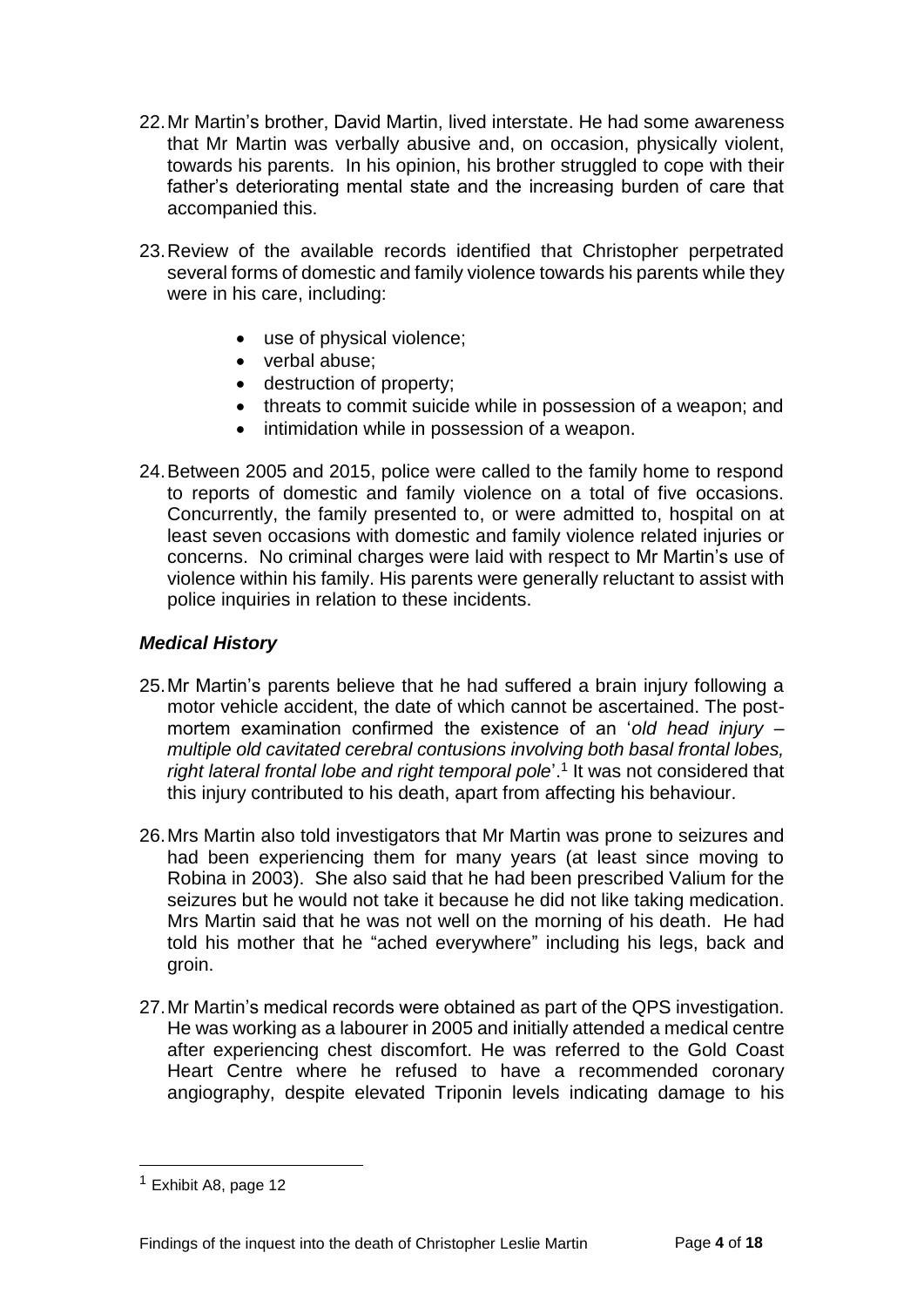heart. <sup>2</sup> He presented to Robina Hospital in December 2009 with chest pain and an outpatient exercise tolerance test was recommended.<sup>3</sup>

- 28.In August 2010 Mr Martin was required to attend a 'show cause medical examination' by the QPS to see if he was still capable of driving. In September 2010 Mr Martin's brain injury was detected during a CT scan. The diagnosis stated '*there is extensive encephalomalacia involving the inferior frontal lobes bilaterally. Presumably the aetiology of this change is known and is probably traumatic in origin*'. 4
- 29.In September 2014 a medical condition notification was submitted to Queensland Transport by Robina Hospital staff following another car accident. It was assumed Mr Martin had suffered a seizure and it was recommended he be referred to a neurologist. However, it was evident Mr Martin continued to drive despite the medical findings and recommendations.

#### *Events leading up to the death*

- 30.On the afternoon of 6 September 2015 Mr Greg Wyatt saw Christopher Martin walk past his house and spit on Mr Wyatt's son's car which was on the street. Mr Wyatt said that it was relatively common for Mr Martin to spit on the car, and this happened after Mr Martin had been drinking. Mr Wyatt did not know Mr Martin but was familiar with him and his elderly parents, as they lived on the same street. Mr Wyatt decided to drive to the nearby Robina Police Station to report the spitting incident.
- 31.As he neared the police station, Mr Wyatt saw Christopher Martin on the corner of Scottsdale Drive and Firebird Street, Robina. He saw him hit his father across the chest causing Mr Martin Snr to fall heavily. Mr Wyatt then continued across the road to the station to report both incidents.
- 32.As there was no one in attendance at the station Mr Wyatt returned to assist Mr Martin Snr. Christopher Martin had left the scene and an unidentified woman was assisting Mr Martin Snr. Mr Wyatt then called the Police Communications Centre ('PCC') at 1:57pm to report the incident. He took Mr Martin Snr back to his home.
- 33.Mr Wyatt's call was recorded on a PCC incident log. While initially assigned a 'priority code 1' it was later reassigned as a routine 'priority code 3' in accordance with section 14.24 of the QPS Operational Procedures Manual. The incident log noted no primary police response was available as there were nine jobs waiting to be detailed. Mr Wyatt made four further calls to the PCC to ascertain when police would respond. The last call was made at 4:11pm.

l

<sup>2</sup> Exhibit D5, page 49

<sup>3</sup> Exhibit D5, page 47

<sup>4</sup> Exhibit D5, page 15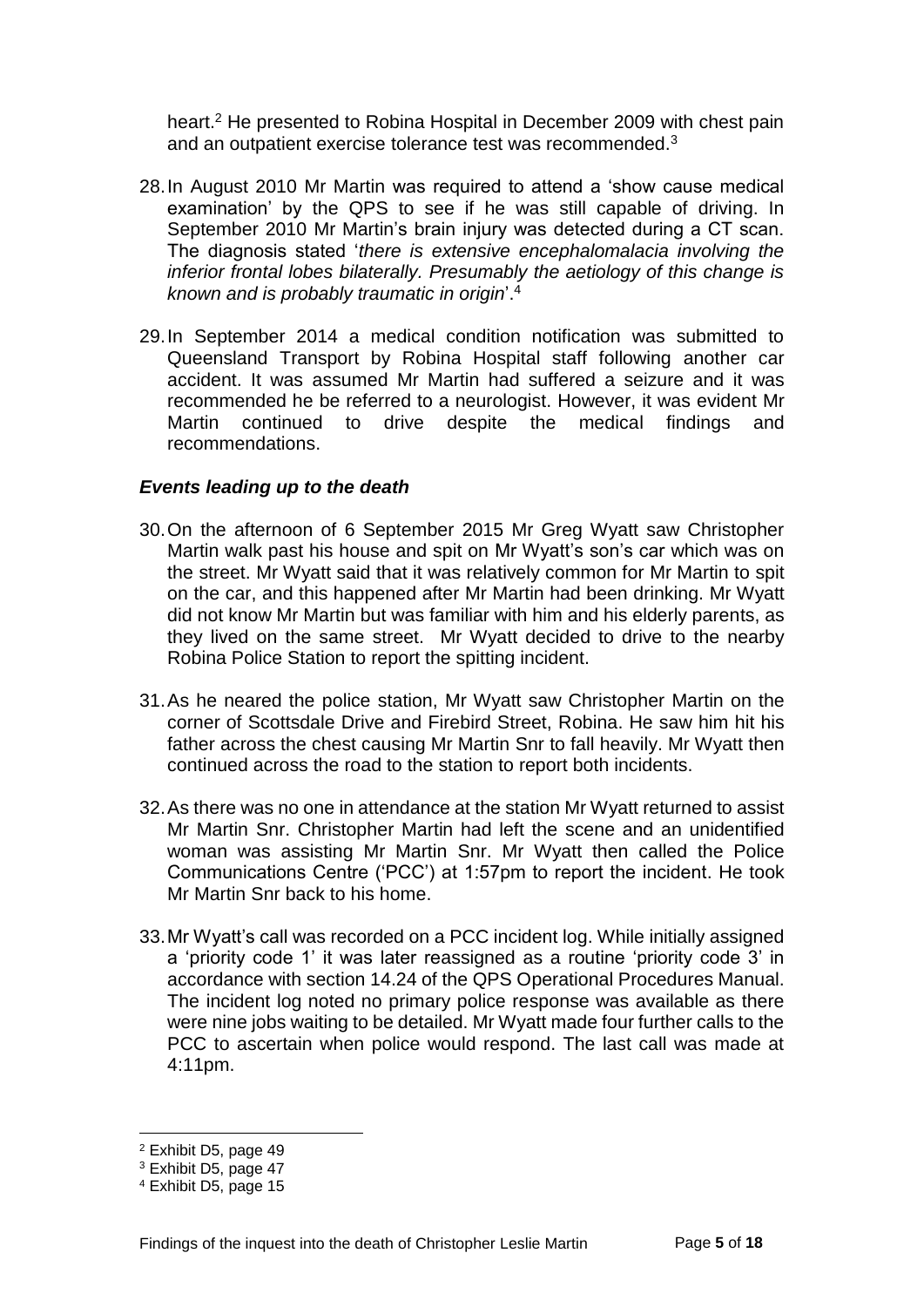- 34.Around the time of the last call, Mr Wyatt sought advice from off-duty Sergeant Glenn Whittle, who was at his parents' house adjacent to Mr Wyatt's home mowing their lawn. Sergeant Whittle knew the Martin family and attended Mr Wyatt's address to speak to Mr Martin Snr.
- 35.Sergeant Whittle asked Mr Wyatt to call Mrs Martin and let her know Mr Martin Snr was being cared for at his home. When Mr Wyatt called Mrs Martin she handed the telephone to Christopher Martin, who told Mr Wyatt he was coming to get his father. This caused Mr Wyatt to become concerned, and he went across the road and asked Sergeant Whittle to return to the house. Mr Martin arrived at Mr Wyatt's house in a silver Toyota Yaris.
- 36.Christopher Martin approached Mr Martin Snr and told him he should go home. Mr Martin Snr then asked Christopher Martin why he had hurt him. This led to an angry response from Christopher Martin. Christopher Martin then got back into his vehicle and drove back to his home. This coincided with the arrival of Sergeant Rahe and Senior Constable Attardo from the Mudgeeraba Police Station.
- 37.Sergeant Rahe and Senior Constable Attardo were rostered on a 3:00pm to 11:00pm shift. They were detailed to attend the incident upon booking on for their shift via police radio at the station. The incident was outside of their police division but they were assigned to it as there were a lack of available crews in the Robina police division.
- 38.Sergeant Rahe was sworn into the QPS on 29 June 1990. He has performed a variety of duties throughout his career and is an appointed detective. He has been an Operational Skills Trainer since 1996. Senior Constable Attardo has been a police officer since 2006, performing general duties work.
- 39.The two officers checked QPS databases and saw that there was a history of violence by Christopher Martin against his parents. They also saw an intelligence report from November 2014 indicating that Mr and Mrs Martin frequently presented at Robina Hospital with injuries believed to have been caused by Christopher Martin. The Q-Prime database indicated that Christopher Martin had a 'flag' stating he had a brain injury that caused him to be erratic and unpredictable and may become violent and refuse to comply with or follow instructions.
- 40.Upon arriving at Mr Wyatt's home the officers saw abrasions on Mr Martin Snr's right knee and arm. He told the officers that he had been watching television when all of a sudden Christopher Martin started using abusive language. Mr Martin Snr said he went for a walk and Christopher Martin came and pushed him over. He said it had happened many times before and Mr Martin would deny everything. Mr Martin Snr said Christopher Martin assaulted him because he could not get his own way, and was 'brain damaged' because he was an alcoholic.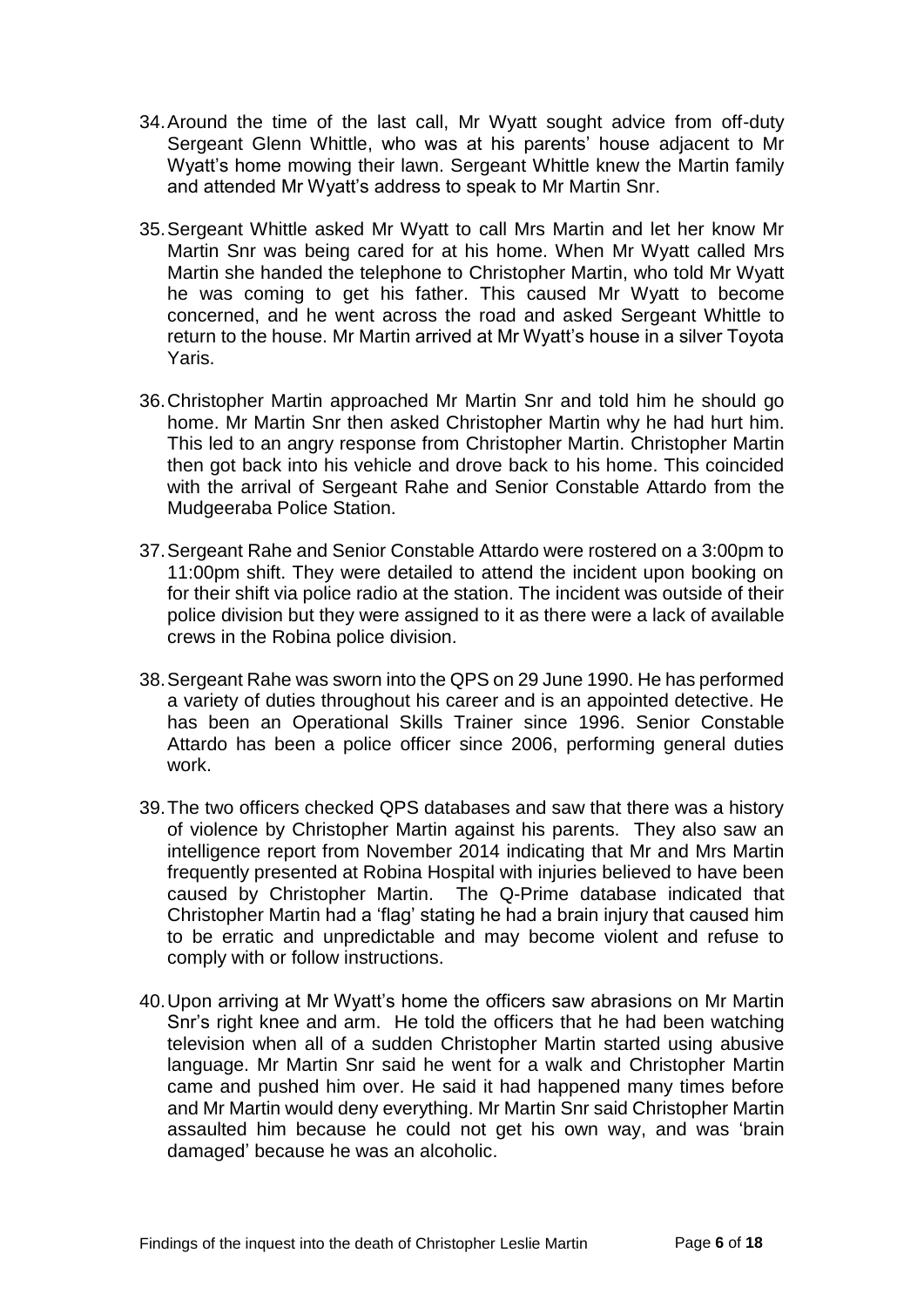#### *Circumstances of the death*

- 41.Sergeant Rahe and Senior Constable Attardo then escorted Mr Martin Snr to their vehicle in order to take him back to his home. Senior Constable Attardo said that Mr Martin Snr was very frail and unable to walk. It was planned to return him home so the officers could speak with all occupants of the home. At the same time Christopher Martin was seen walking up the other side of the street, and his approach was recorded by the in-car camera.
- 42.Sergeant Rahe went across the street and commenced a recorded conversation with Christopher Martin. He told him that he wanted to discuss the incident with his father. Christopher Martin asserted that his father had 'slipped' in the bathroom and he had not pushed him over. The following events were recorded on Sergeant Rahe's body worn camera.
- 43.Sergeant Rahe advised Christopher Martin that he was required to submit to a roadside blood alcohol test. Mr Martin became increasingly agitated and, due to technical issues with the testing device, failed to provide a sample on at least four occasions. He told Senior Constable Attardo to 'shut up' on several occasions. On his fifth attempt he recorded a reading of 0.07%, and was detained for the purpose of a breath analysis.
- 44.Sergeant Rahe's evidence was that he required Mr Martin to undergo a breath test because it provided an opportunity for him to talk to him and assess whether he was intoxicated.
- 45.Sergeant Rahe had instructed Senior Constable Attardo to take Mr Martin Snr back to his home. He also instructed Christopher Martin to stay with him. At this point Christopher Martin walked off towards his home while Sergeant Rahe followed him on foot. He told Sergeant Martin that he was going to 'tell my mother'. While he was walking back to the house, Christopher Martin is seen on the body worn camera footage to turn and raise his fists towards Sergeant Rahe.
- 46.Sergeant Rahe told Mr Martin he would be handcuffed if he continued to 'shape up' to him. Mr Martin resumed walking toward his residence. Footage shows the garage door lower, then raise as Mr Martin approached and lower again after Mr Martin gained entry. It is likely that Mr Martin had control of the garage door via a remote that was located in his shorts.
- 47.Sergeant Rahe said that he allowed Mr Martin to return to his home because he did not want the situation to escalate. He was confident that Mr Martin would not be able to outrun him. He was conducting an ongoing risk assessment. The risk shifted from unknown to high after Mr Martin shaped up to him and then closed the garage door behind him.
- 48.Although Sergeant Rahe was able to enter Mr Martin's residence before the garage door closed, this resulted in his separation from Senior Constable Attardo. Sergeant Rahe followed Mr Martin through a hallway into a living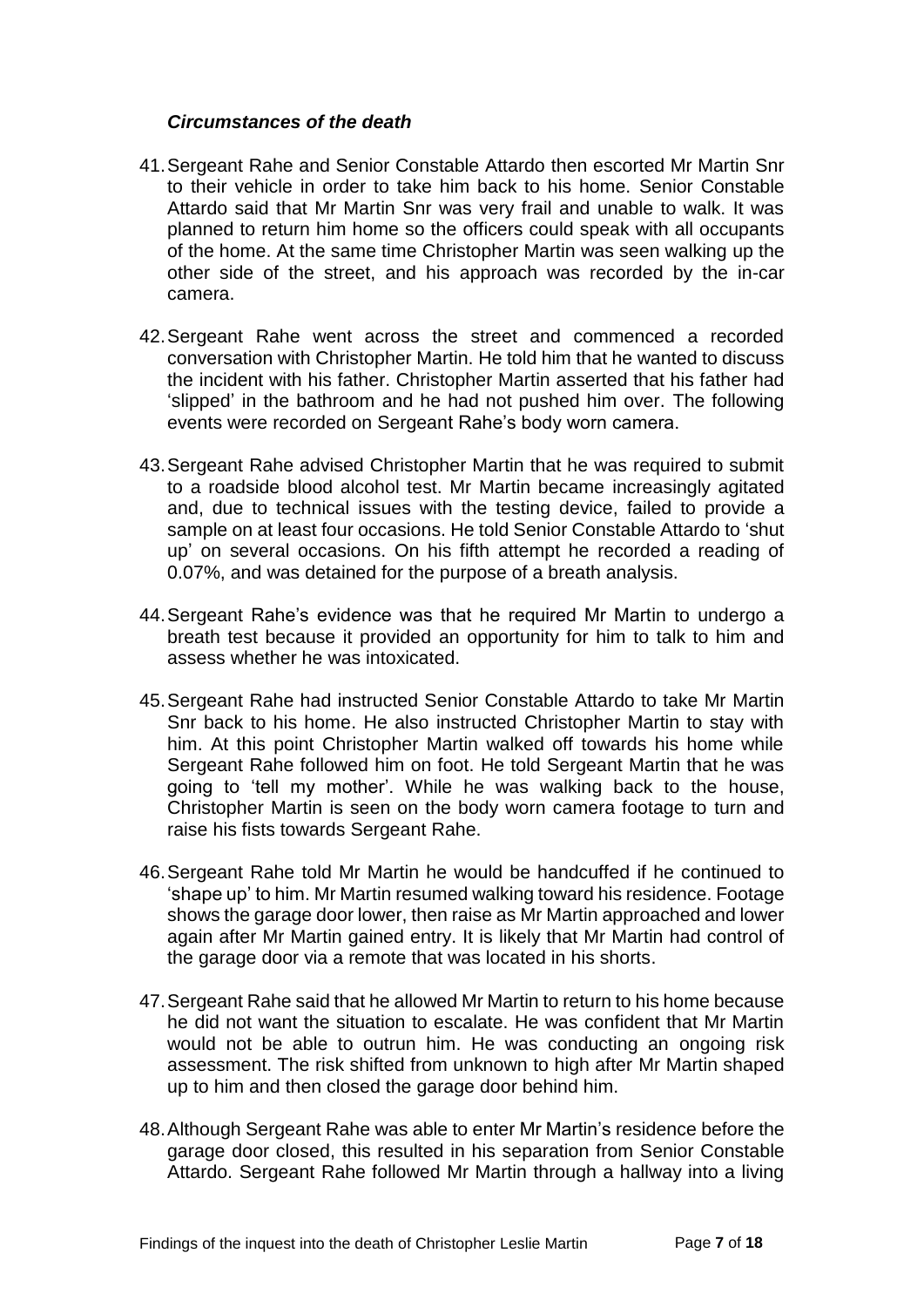room where Mrs Martin was seated. Mr Martin is heard saying to his mother on the footage '*Mum these people say that I'm as pissed as a fart and I've got to go to the police station'*. He then started pacing around the living room.

- 49.Sergeant Rahe told Mr Martin to relax. He reminded him he was detained and told him to sit down. Mr Martin then raised his fists towards Sergeant Rahe who responded by pushing him in the chest with his palm, causing Mr Martin to fall backwards. He landed in a seated position on a lounge chair.
- 50.Sergeant Rahe then attempted to restrain Mr Martin by taking hold of his arms. Mr Martin struggled against Sergeant Rahe, drew back his left fist and said, '*I'll belt you'*. After unsuccessfully attempting to handcuff Mr Martin, Sergeant Rahe transitioned him to the floor and intermittently applied a lateral vascular neck restraint (LVNR).
- 51.Sergeant Rahe's evidence was that Mr Martin was agile and may have been affected by alcohol and something else, possibly mental health issues, was causing his behaviour to be 'elevated'. Sergeant Rahe stated people affected by these conditions can have a high pain threshold and these factors almost eliminated the difference in age between him and Mr Martin.
- 52.Sergeant Rahe's evidence was that he detained Mr Martin on the floor in a seated position for approximately 30 seconds, intermittently applying a LVNR. He was unable to apply the handcuffs as he was alone with Mr Martin who was struggling.
- 53.Senior Constable Attardo gained entry to the house after Mr Martin was transitioned to the floor. Her body worn camera footage briefly depicts Sergeant Rahe applying (or having the capacity to apply) an LVNR upon Mr Martin with his left arm.
- 54.Senior Constable Attardo is then seen to immediately pick up Sergeant Rahe's handcuffs from the floor. Soon after, her footage clearly shows Mr Martin had both hands handcuffed behind his back. Her evidence at the inquest was that these events happened very quickly. When she entered the home she saw Sergeant Rahe wrestling with Mr Martin. Sergeant Rahe had his arm around his neck and asked Senior Constable Attardo to handcuff him.
- 55.After Mr Martin complained that the handcuffs were too tight Sergeant Rahe loosened one cuff. Mr Martin requested the other cuff also be loosened and the request was declined. Shortly after, Mr Martin said '*You hurt me please you hurt me my chest, my stomach, my heart'.*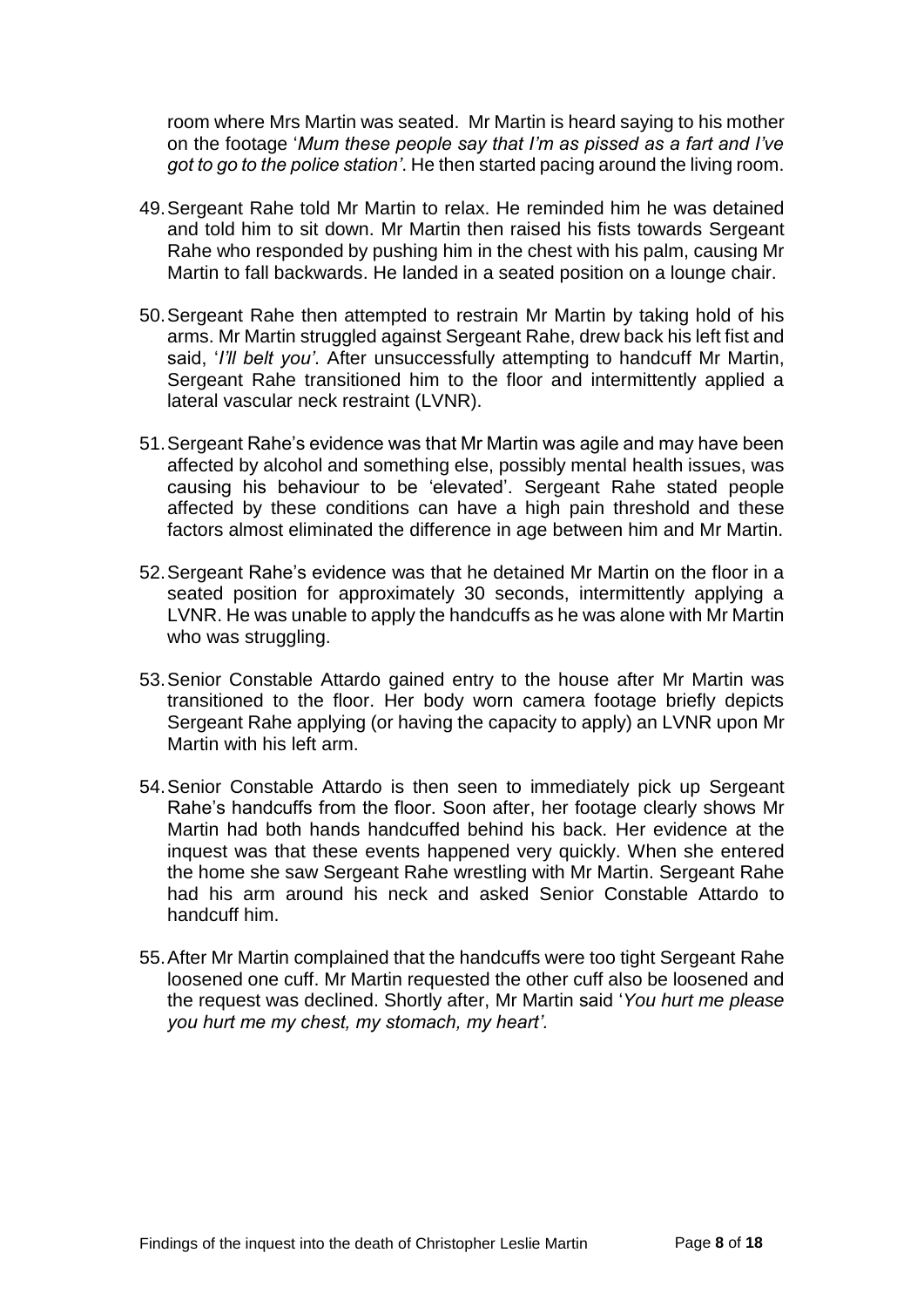- 56.Sergeant Rahe removed the handcuffs and re-handcuffed Mr Martin's hands to the front of his body. At about 5:00pm both officers attempted to communicate with Mr Martin without success. After failing to get a response from Mr Martin by applying a sternum rub, Sergeant Rahe instructed Senior Constable Attardo to request the Queensland Ambulance Service (QAS) attend 'code one' and commenced cardiopulmonary resuscitation (CPR).
- 57.The PCC responded to Senior Constable Attardo's call at about 4:58pm. At around 4:59pm a sound, believed to be Mr Martin inhaling loudly, can be heard. Sergeant Rahe said '*He's breathing*' and placed him into the lateral recovery position.
- 58.Sergeant Michael Clift of Robina Station arrived soon after and took over CPR under the guidance of Sergeant Rahe. Sergeant Rahe obtained a resuscitation mask, placed it on Mr Martin and declared him to be breathing. Mr Martin was returned to the recovery position and officers continued to monitor him. About 90 seconds later CPR was recommenced and Sergeant Rahe administered breaths to Mr Martin.
- 59.CPR was continued for seven minutes under instruction via telephone from a QAS officer. QAS officers arrived on scene about 5:10pm and continued resuscitation attempts until 6:01pm at which time QAS officer Rhett Finlayson declared life extinct.
- 60.Senior Constable Attardo's evidence was that she did not have a current first aid certificate at the time of Mr Martin's death. Her certificate had expired in 2011. Since the death she has completed a full day of first aid training and has undertaken CPR training as part of annual OST training. Sergeant Rahe is a senior surf life saver and has a high level of CPR training as an OST trainer.

#### <span id="page-10-0"></span>**Autopsy results**

- 61.An experienced forensic pathologist, Dr Dianne Little, conducted a post mortem examination of Mr Martin's body on 8 September 2015 at the Gold Coast University Hospital.
- 62.Mr Martin's brain was retained for analysis, and a neuropathology report was completed by Dr Thomas Robertson. As noted above, Dr Robertson found evidence of an old head injury and petechial haemorrhages in the floor of the fourth ventricle. Dr Robertson concluded 'petechial haemorrhages in the floor of the fourth ventricle are consistent with an asphyxia mode of death but are not specific'.
- 63.Relevant to the application of the LVNR, Dr Little's internal examination of neck showed fresh bruising in the right thyrohyoid muscle, in the prevertebral tissues adjacent to the right carotid bifurcation and a fracture of the right superior horn of the thyroid cartilage with surrounding bruising.
- 64.Dr Little also reported that Mr Martin showed '*significant single vessel coronary artery atherosclerosis (right coronary artery narrowed to pinpoint*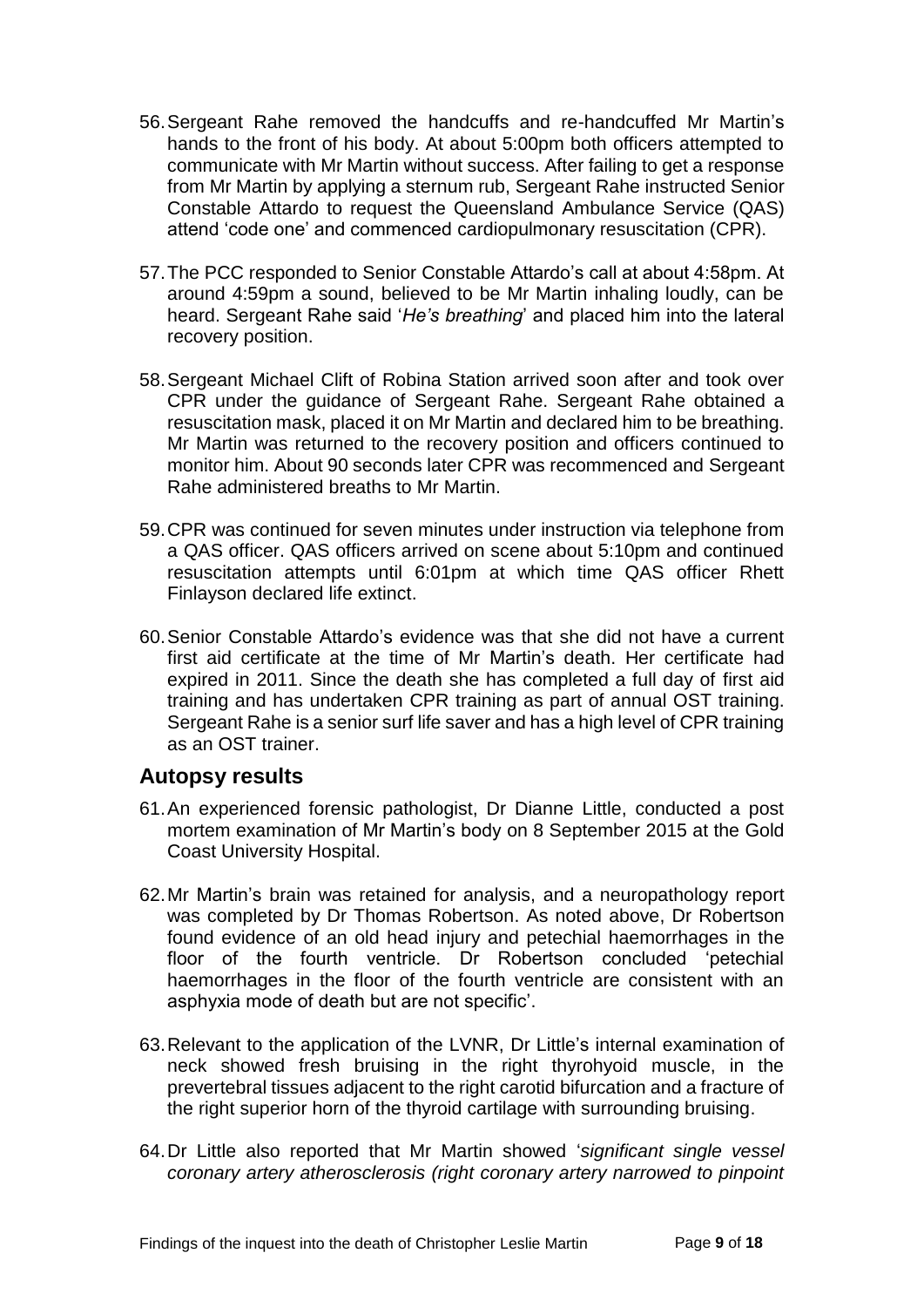*lumen) with diffuse scarring throughout the posterior and lateral free walls of the left ventricle and posterior interventricular septum'*.

65.Dr Little was unable to attribute a precise cause of death from the post mortem examination. In her opinion, the immediate cause of his death was ventricular fibrillation. This was most likely caused by his ischaemic heart disease (narrowed coronary artery with scarred heart muscle), and probably precipitated by the application of the neck restraint. However, as the sequence of events could not be proven unequivocally, the cause of death was given as 'not determined'.

#### <span id="page-11-0"></span>*Further expert evidence*

- 66.Dr Malcolm Dodd, a Senior Forensic Pathologist from the Victorian Institute of Forensic Medicine reviewed Dr Little's report and other investigation material. He was called to give evidence at the inquest.
- 67.Dr Dodd concluded that the cause of death was, in simplified terms, a 'heart attack occurring during a period of restraint'. He highlighted Mr Martin's preexisting heart condition in coming to this conclusion. He said that Mr Martin had significant comorbidities, including his age, the fact he was an exsmoker, a previous cardiac event where he had refused an angiogram, hypertension, ischaemia and an enlarged heart.
- 68.Dr Dodd noted that Mr Martin's coronary arteries were found to be narrowed at autopsy. He said that the stress associated with the struggle with police and the period of restraint likely tripped Mr Martin's heart into an abnormal rhythm. He agreed that there were no obvious indicia of his condition prior to the restraint.
- 69.Dr Dodd did not consider that asphyxia played a role in Mr Martin's death. He had reviewed the relevant camera footage which demonstrated that the application of a LVNR was transient and Mr Martin did not lose consciousness during this period. There was no evidence of petechial haemorrhage of the conjunctival membranes at autopsy to suggest asphyxiation.

## <span id="page-11-1"></span>**Investigation findings**

l

70.Senior Sergeant Pfeffer concluded that Sergeant Rahe's entry to Mr Martin's residence was authorised under s. 21 of the *Police Powers and Responsibilities Act 2000*. <sup>5</sup> After he entered the residence he was authorised to use such force as necessary to take Mr Martin to a police station, hospital or other place authorised under the *Transport Operations (Road Use Management) Act 1995*. 6

<sup>&</sup>lt;sup>5</sup> General power to enter to arrest or detain someone or enforce warrant

<sup>6</sup> S 80(6) provides "*If a person required by a police officer under subsection (2) or (2A) to provide at a police station or other place a specimen of breath for a breath test, or of saliva for a saliva test, by the person fails to go voluntarily to the police station or other place for that purpose, any police officer, using such force as is necessary, may take the person to the police station or, as the case may be, other place for that purpose*."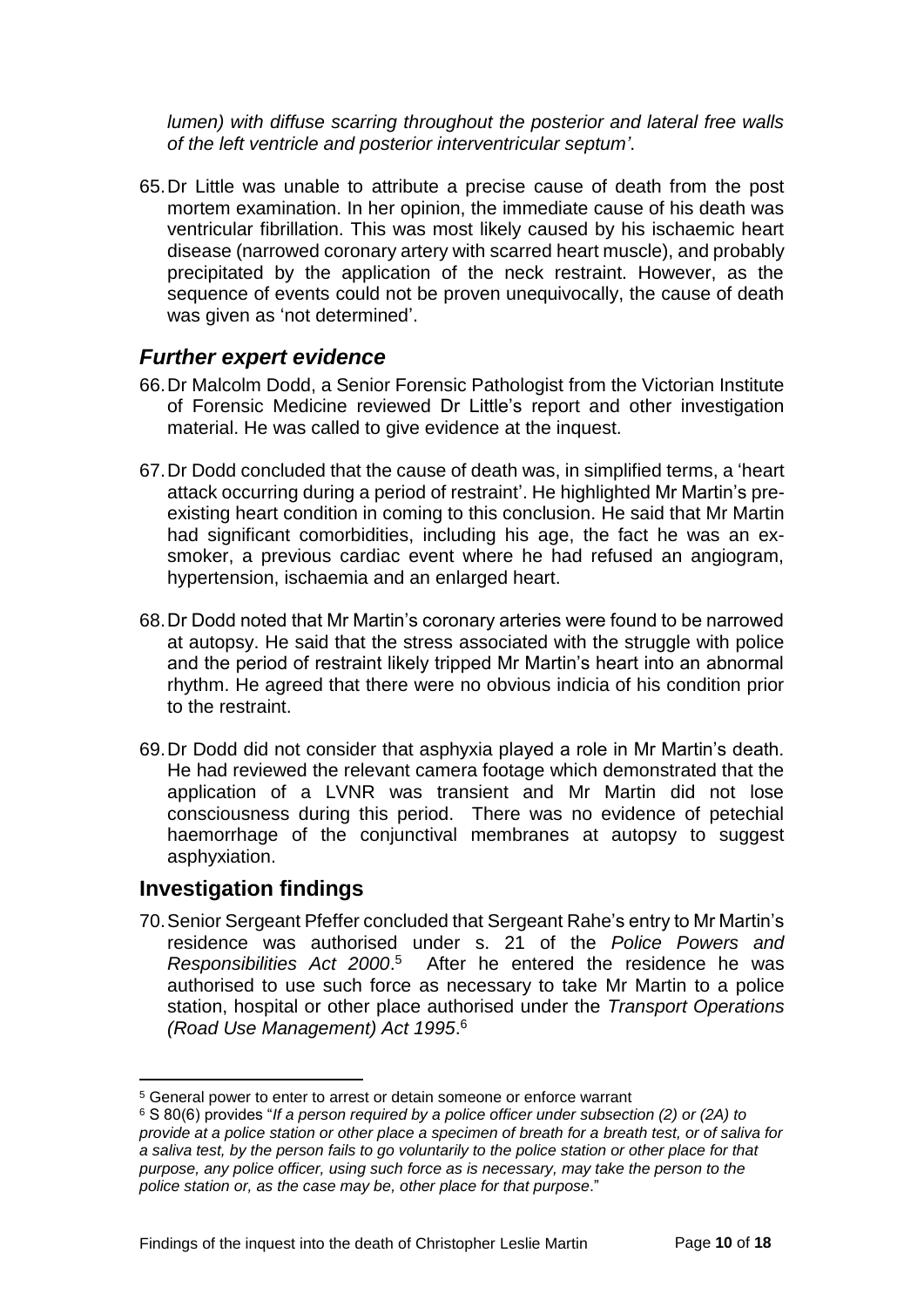- 71.At the time of Mr Martin's death, the policy in regard to neck restraint holds was outlined in OPM 14.3.3 and the Lateral Vascular Neck Restraint Good Practice Guide. The policy states '*when properly applied, a lateral vascular neck restraint hold is unlikely to cause death or serious injury, and therefore is considered a 'less than lethal force' option'*. The policy also indicated that a LVNR should not be used on the elderly.
- 72.Senior Sergeant Pfeffer concluded that Sergeant Rahe was justified in his decision to use a LVNR upon Mr Martin. She also concluded that as Mr Martin was exhibiting violent behaviours in an attempt to prevent his detention, it was appropriate and in accordance with policy to handcuff him.
- 73.Senior Sergeant Pfeffer concluded that there was no evidence to suggest misconduct or breaches of discipline by any members of the QPS. She found that the attending officers made every attempt preserve Mr Martin's life when his condition deteriorated.
- 74.Senior Sergeant Pfeffer recommended that the QPS consider the implementation of compulsory annual CPR training along with triennial first aid training.

#### **Conclusions**

**The adequacy and the appropriateness of the response of the Queensland Police Service to the various calls for assistance made between 1:57pm and 4:30pm on 6 September 2015 concerning the conduct of Mr Christopher Martin.**

- 75.Mr Wyatt first called the police about the incident at 1.57pm. At that stage he and Mr Leslie Martin were in Firebird Street, Robina. Mr Wyatt then took Mr Martin back to his home ensuring his immediate protection.
- 76.At 2.06pm the matter was characterised in the police incident log as a domestic violence matter, and its category was reduced to level 3. At 2.34pm Mr Wyatt expressly told the PCC that he was concerned that Christopher Martin had returned home, and Mr Martin Snr was worried about his wife being home by herself.
- 77.The fact that the matter remained at category 3 despite the various calls taken by the QPS during the afternoon of 6 September 2015 was explored at the inquest. A statement was received under the hand of Inspector David Nevin, QPS Inspector and State Co-ordinator for Police Communications Centres. Inspector Nevin stated that at 2.13pm the incident was reviewed and appropriately assigned as category 3 as the complainant had been removed from any danger.
- 78.Acting Superintendent Nevin (as he was at the time of the inquest) gave evidence with respect to whether the information received from Mr Wyatt at 2.34pm should have resulted in the allocation of a higher priority job code. His evidence was that this call was taken by PoliceLink and there were no triggers to change the coding from a category 3. He said that if the call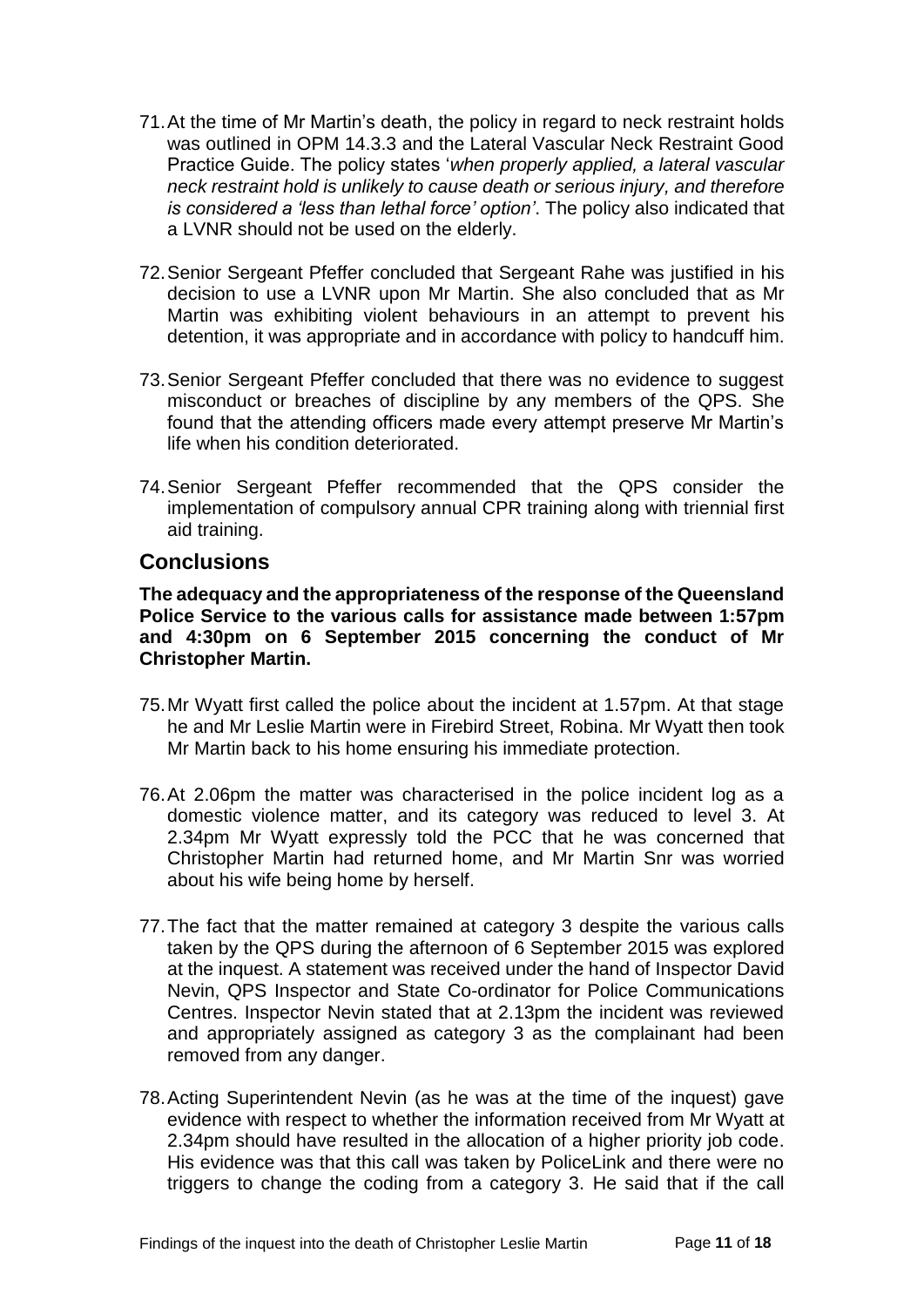indicated a need for an urgent response there was capacity for the PoliceLink operator to transfer the call directly to the PCC.

- 79.Acting Superintendent Nevin's evidence was that call takers all receive training in relation to domestic violence, and the importance of a timely QPS response. He said that there had been no significant changes to the policy relating to call coding or domestic violence responses by call takers since the date of Mr Martin's death. He reiterated that the call would have been reprioritised if there was evidence of an imminent risk to the safety of an individual, the presence of weapons, the offender remained at the scene or there was a threat to Mrs Martin's safety. The information conveyed at the time was that Mr Martin Snr had a very minor injury and had declined ambulance assistance.
- 80.Acting Superintendent Nevin acknowledged that there might have been better clarification of the caller's concerns at 2:34pm. However, he said that if the same situation arose today, attending officers would be able to access call data relating to changed circumstances directly from their portable QLite devices.
- 81.Sergeant Rahe also acknowledged in his evidence that he could have escalated the priority of the job if he was aware of increased risk factors. On the date of Mr Martin's death he did not receive any updates from the PCC. At that time he did not have access to live call details from his QLite device, but agreed the device now has that capability.
- 82.Having regard to the large number of competing priorities being managed within the local police district on the day of Mr Martin's death, the evidence of Sergeant Rahe and Senior Constable Attardo in relation to their planned approach to the job, and Superintendent Nevin's overview, I am satisfied that the response of the Queensland Police Service to the calls for assistance made between 1:57pm and 4:30pm on 6 September 2015 concerning Mr Martin's conduct was adequate.

#### **The adequacy and appropriateness of the decision to restrain the deceased in the lead up to his death.**

- 83.After his breath test indicated he was over the limit, Mr Martin walked back to his house, refusing to comply with a lawful direction issued by Sergeant Rahe. Sergeant Rahe was entitled to detain him at that time.
- 84.I found Sergeant Rahe to be a candid and impressive witness. He obviously approaches the task of policing in a considered way, applying his knowledge and skills to the situation at hand in a highly professional manner. He was able to give a detailed explanation of his approach to the use of force in this situation, which consisted primarily of tactical communication and open hand techniques.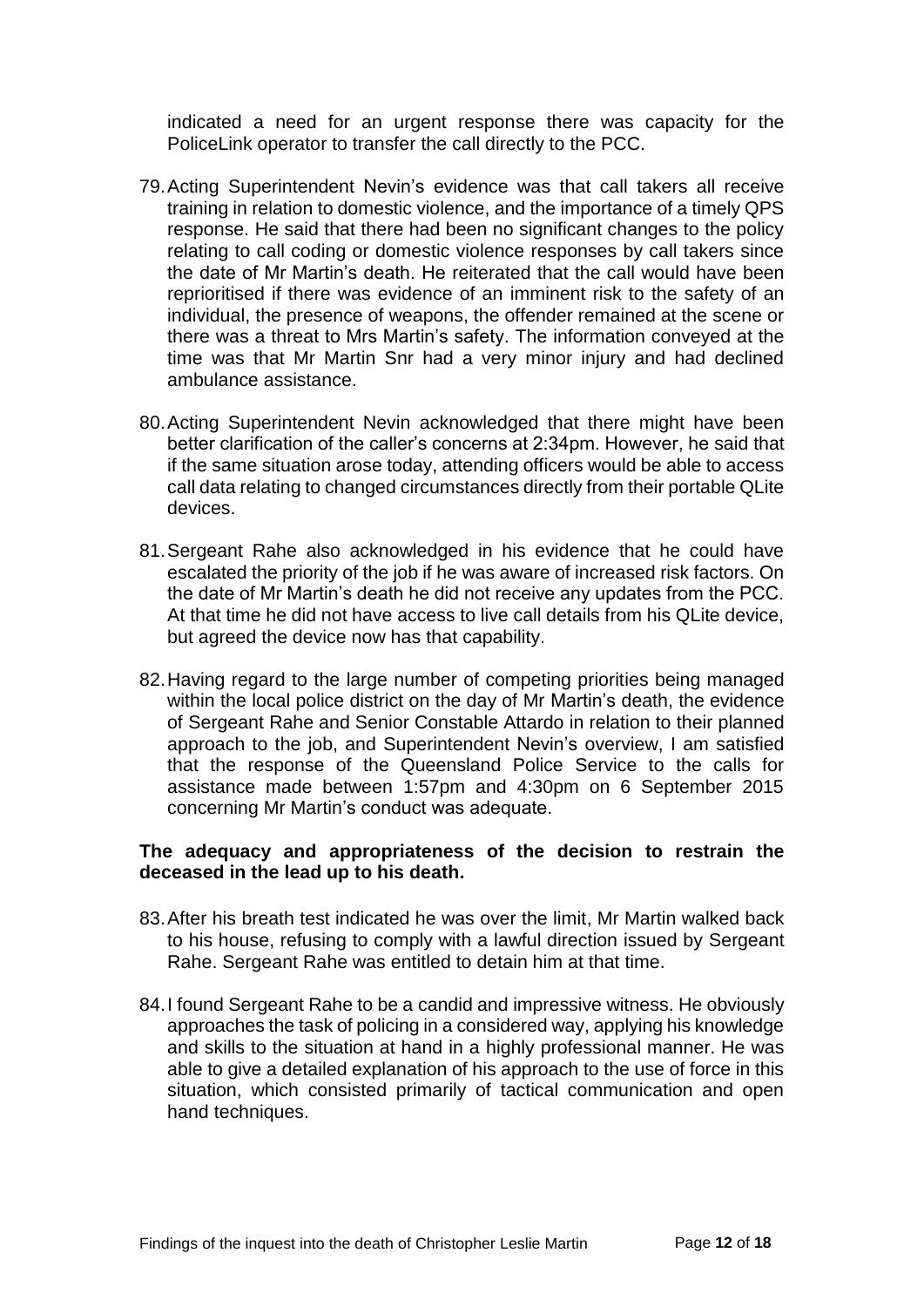- 85.Sergeant Rahe's evidence was that he followed Mr Martin back to the house (rather than immediately arresting Mr Martin on the street) in order to deescalate the situation. I consider that his reasoning in doing so was sound.
- 86.Once inside the house Mr Martin was clearly agitated and became increasingly aggressive. He said "*Leave me alone*" on more than one occasion. Sergeant Rahe may have withdrawn (creating space between him and Mr Martin) in an attempt to diffuse the situation. However, he said that he did not consider this to be a sound option as Mr Martin's elderly mother was present and his father was returning with Senior Constable Attardo.
- 87.In addition, Mr Martin's behaviour was unpredictable and he could have either absconded or gained access to weapons in another part of the house if he was permitted to leave the lounge room. I find that Sergeant Rahe's decision to restrain Mr Martin was appropriate.

#### **The adequacy and appropriateness of the manner by which the deceased was restrained in the lead up to his death**

- 88.The relevant QPS training modules and Operational Procedures concerning the use of force, including the application of restraint, are comprehensive. The QPS utilises a Situational Use of Force Model to assist police in understanding the selection of the most appropriate use of force option in any given incident.
- 89.The model is a guide only and is used in conjunction with the philosophy 'Consider all Options and Practice Safety' ('COPS'). This assists police to select the most appropriate options to resolve an incident. The options available to Sergeant Rahe in dealing with Mr Martin included withdrawal, closed hand takedown, Taser, OC spray or baton.
- 90.Sergeant Rahe sensibly ruled out higher level uses of force such as his service weapon or Taser. He demonstrated a high degree of situational awareness, and was concerned for the safety of not only himself and his partner, but that of Mrs Martin and Christopher Martin throughout the incident.
- 91.Sergeant Rahe's evidence was that, as an OST instructor, he was aware that he should use only minimal force against Mr Martin. His reason for his use of force choices was clearly articulated. He stated he was mindful of his restraint technique while the deceased was on the ground with respect to positional asphyxia.
- 92.Sergeant Rahe said at the inquest that his specific memory of the incident was 'cloudy'. He initially thought that it was better for Mr Martin to be seated on the lounge as this gave the Sergeant a height advantage and would facilitate the application of handcuffs. After Mr Martin started swinging punches at him from the couch he transitioned him to the floor.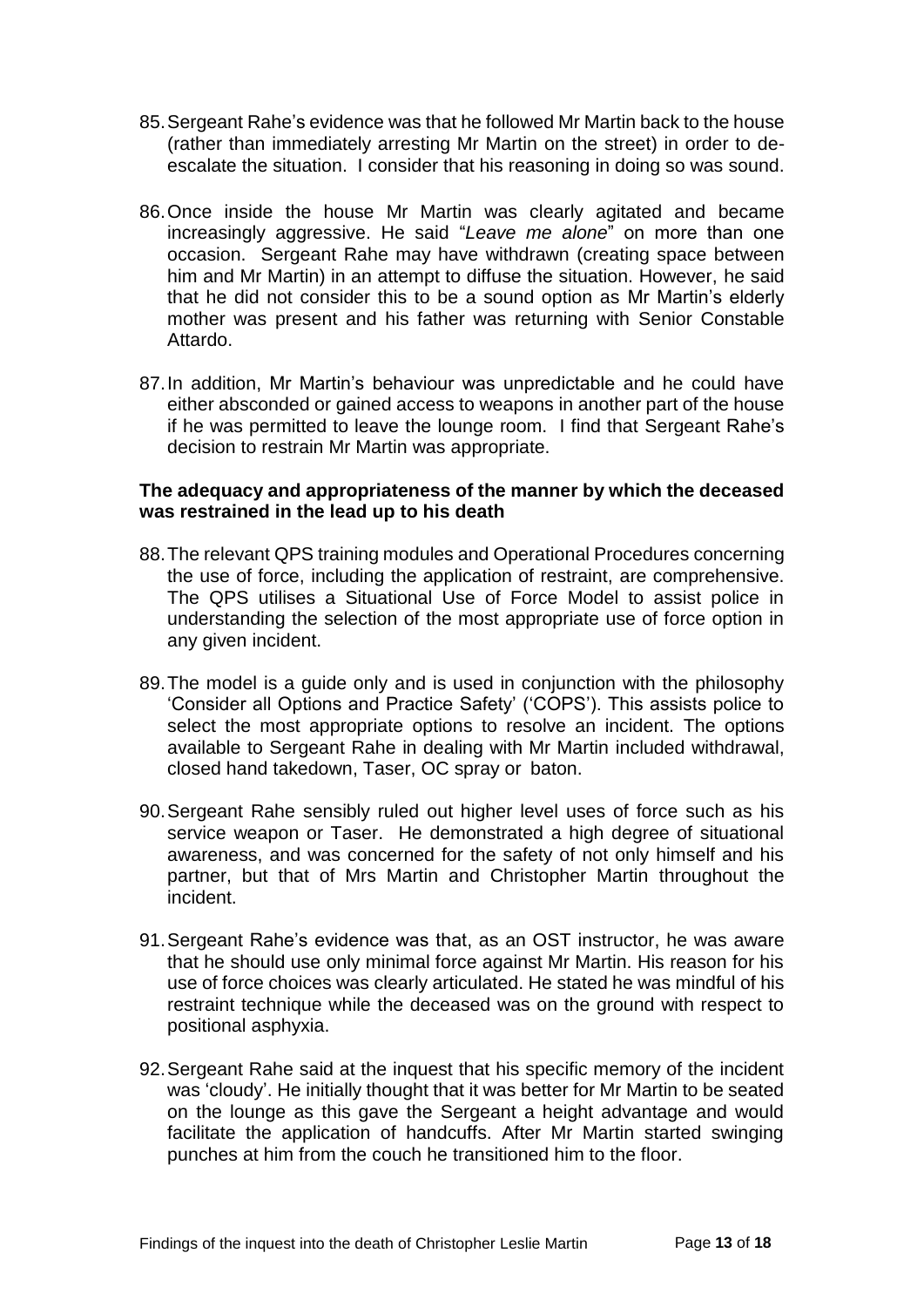- 93.The evidence given by Mr Haworth at the inquest confirmed Sergeant Rahe's evidence that the use of the higher levels of containment was unwarranted. He said that Sergeant Rahe used very good tactical communication skills, as would be expected of an OST instructor. Mr Haworth agreed that after Sergeant Rahe engaged with Mr Martin his open hand attempts to control Mr Martin, including the use of a lateral vascular neck restraint, were justified in the circumstances. Mr Haworth said its application was consistent with QPS training and procedures.
- 94.I am satisfied that the level and type of force used by Sergeant Rahe prior to the application of handcuffs was reasonably necessary. The comparative sizes of the men, Mr Martin's aggressive demeanour in the initial stages of the scuffle, and the fact Sergeant Rahe was initially alone with Mr Martin were relevant considerations in arriving at this conclusion.
- 95.The brief and intermittent application of the LVNR was also consistent with Sergeant Rahe's training. I am satisfied that the use of force was reasonably necessary in a situation where Mr Martin was threatening Sergeant Rahe with his fists. I also accept that there is no evidence to suggest Mr Martin lost consciousness at any stage throughout the application of the LVNR.
- 96.I accept the evidence of Sergeant Rahe and Senior Constable Attardo that Mr Martin was moved into a more comfortable position as soon as he displayed signs of distress. When his pallor changed the officers immediately commenced skilful resuscitation efforts and called for emergency assistance.
- 97.Having regard to his comorbidities, there is no evidence to suggest that Mr Martin would not have died from cardiac arrest had he not been restrained by Sergeant Rahe on the relevant day.

#### <span id="page-15-0"></span>**Findings required by s. 45**

- 98. I am required to find, as far as is possible, the medical cause of death, who the deceased person was and when, where and how he came by his death. After considering all the evidence, including the material contained in the exhibits, I am able to make the following findings:
- <span id="page-15-1"></span>**Identity of the deceased** – Christopher Leslie Martin
- <span id="page-15-2"></span>**How he died** – Mr Martin died after trying to avoid being detained by police for a drink driving offence. He wrestled with an officer and a lateral vascular restraint was briefly applied. This level of physical exertion, combined with underlying cardiac disease, greatly increased his risk of cardiac arrest due to an arrhythmia. He was unable to be revived by police and ambulance officers and died at the scene.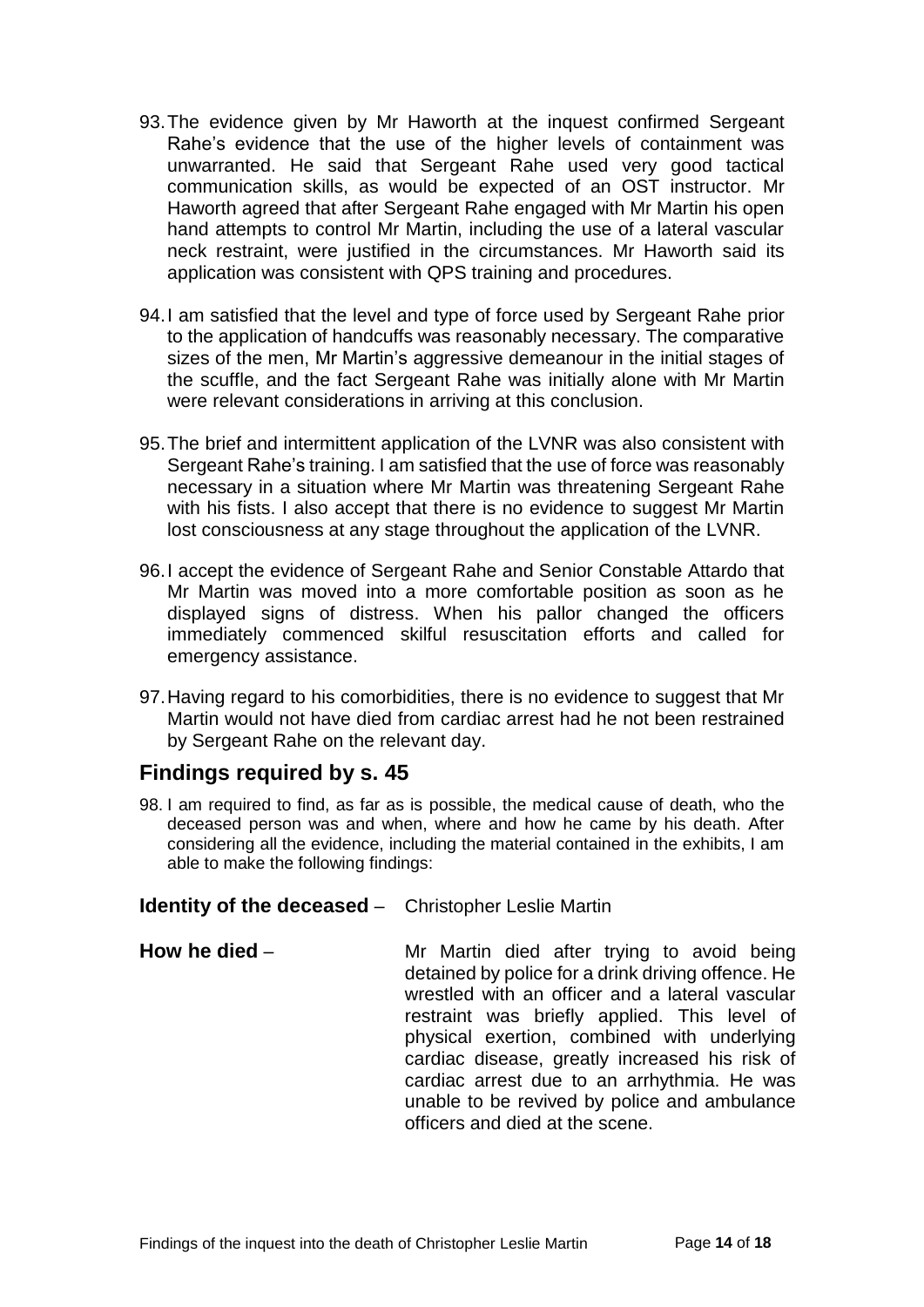- <span id="page-16-0"></span>**Place of death** – 1/38 Leopardwood Circuit, Robina, in the State of Queensland
- <span id="page-16-1"></span>**Date of death–** 6 September 2015
- <span id="page-16-2"></span>**Cause of death** – Mr Martin died from spontaneous lethal arrhythmia on a background of cardiomegaly, myocardial fibrosis and ischaemic coronary artery disease in the context of stress and restraint.

#### <span id="page-16-3"></span>**Comments and recommendations**

- 99.Section 46, in so far as it is relevant to this matter, provides that a coroner may comment on anything connected with a death that relates to public health or safety, the administration of justice or ways to prevent deaths from happening in similar circumstances in the future.
- 100. On 20 October 2017, I made a number recommendations in relation to issues identified in the inquest into the deaths of five men as a result of police shootings. These included a recommendation that the QPS revise its policy regarding first aid training for operational police so that it is consistent with the current guideline issued by the Australian Resuscitation Council.
- 101. At this inquest I heard evidence from Sergeant Rahe and Mr Haworth in relation to changes to QPS training in tactical first aid, which includes a CPR component, with proposed additional enhancements in 2018. All QPS officers will be trained in tactical first aid by July 2018.
- 102. The circumstances of the QPS' and other agencies interactions with Mr Martin and his parents over the years preceding his death highlight the vulnerability of frail and aged persons who are dependent on their children for their care. While the QPS took appropriate action under relevant legislation to protect the interests of Mr Martin Snr and his wife, it was apparent that Christopher's capacity to care for them diminished as their frailty increased.
- 103. The response of the wider service system to the presentations of Mr Martin's parents was not considered in any detail at this inquest. It was apparent that despite the efforts of the QPS and other agencies, his parents, particularly his mother, wished to continue to have Mr Martin care for them and his actions were often minimised.
- 104. I note that in June 2017, the Australian Law Reform Commission published its report on Elder Abuse — A National Legal Response. The ALRC made 43 recommendations for law reform to safeguard older people from abuse and support their choices and wishes. It recommended that these outcomes should be further pursued through a National Plan to